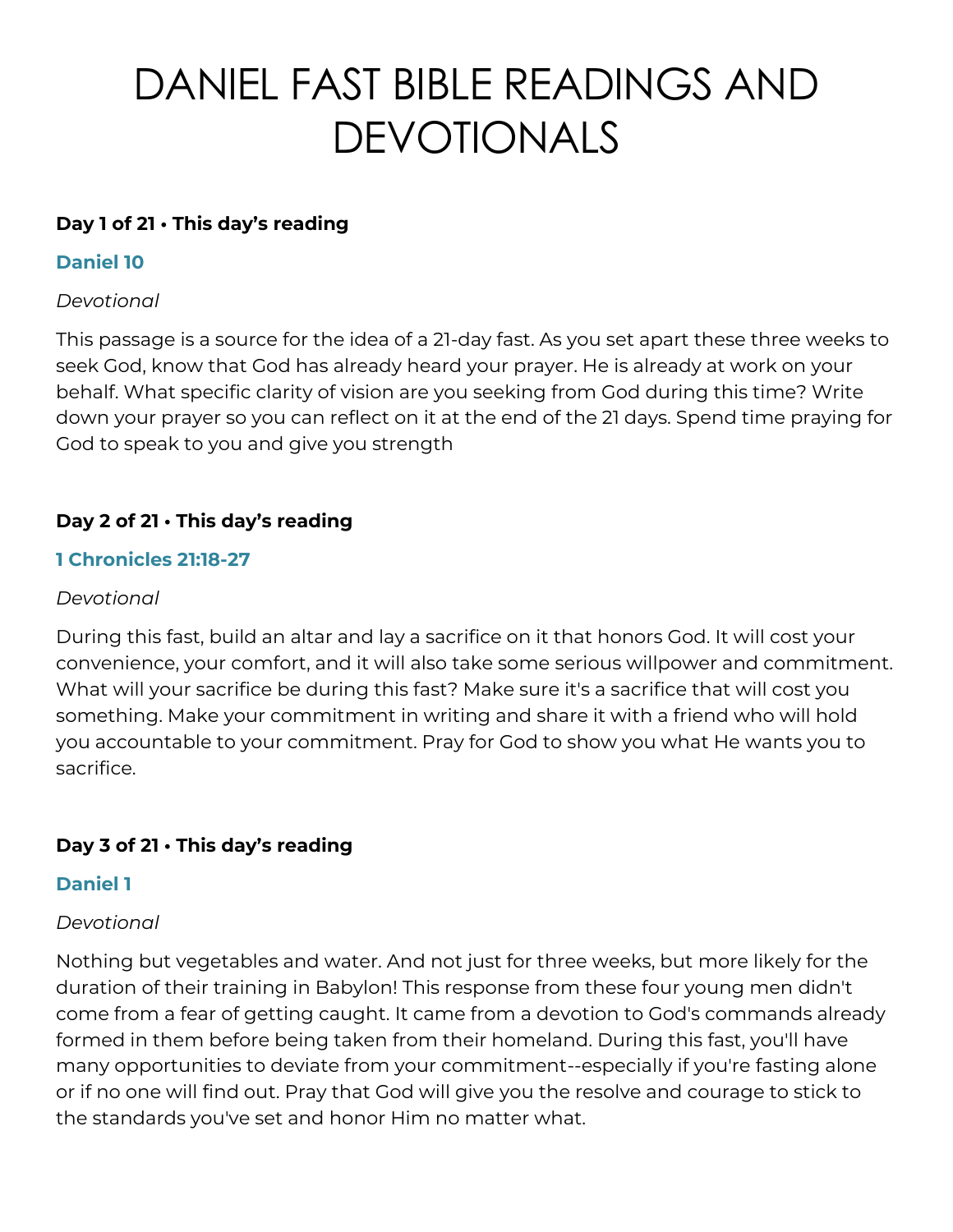# **Day 4 of 21 • This day's reading**

#### **Psalms 119**

## *Devotional*

This longest psalm in the Bible is primarily about a passion for God's Word. These 21 days you've set apart will be much richer by combining Bible reading with your fasting and prayer. You may want to make plans to start a reading plan that takes you all the way through the Bible. How would you describe your passion for God's Word at this moment? Pray today that God will increase that fire in your heart during this time.

# **Day 5 of 21 • This day's reading**

## **Matthew 6:5-18**

#### *Devotional*

Isn't fasting supposed to be a secret? You may have started this journey with a group that is fasting along with you. Many fasts in the Bible were corporate fasts called by authority figures for a whole group to participate in together. Reflect on the heart of what Jesus is saying in this passage. What has been the motive behind any conversations you've had about fasting? Is it to encourage others or receive support? Is there some secret wish to be seen as holy or spiritual?

Only two know the answer to those questions--you and God. Pray today asking God to uncover your motives for fasting and ask for ways you can seek the encouragement you need without clouding your heart with pride.

# **Day 6 of 21 • This day's reading**

#### **Isaiah 58**

#### *Devotional*

This is a message from God to His people who were frustrated with His lack of response to their fasting. It's easy to confuse fasting with a hunger strike to get God to do what you want. But this chapter says what He wants. Pray that God will use your experience with hunger and discomfort to permanently alter how you see those in the world who are lost and needy. Pray that God will empty you of all that is you and fill you with all that is Him.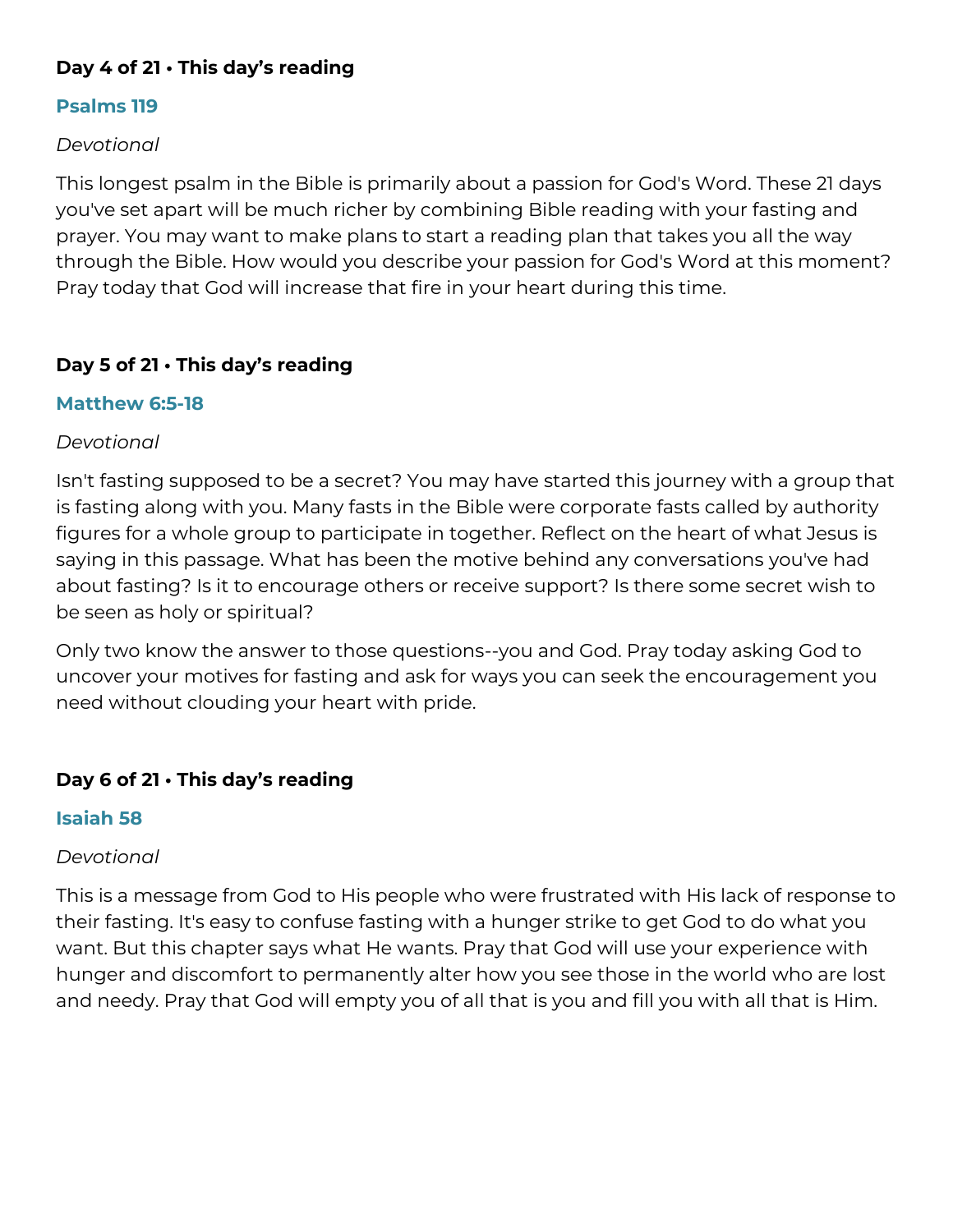# **Day 7 of 21 • This day's reading**

#### **Mark 14:1-26**

#### *Devotional*

Broken and poured out. You see those words in both the story of the woman and the last supper. Since bread and wine are likely not options for you to remember Jesus during these 21 days, do what the woman did. Do what Jesus did. Live your life broken and poured out in remembrance of what He has done for you. How can your life be a living memorial to Christ? Talk to God about things in your life that need to be broken and poured out like that vase of perfume.

## **Day 8 of 21 • This day's reading**

#### **Psalms 100**

#### *Devotional*

You are entering week two of your fast! This psalm talks about entering God's presence with thankfulness, gladness, joy, and praise in your heart. If you've become focused on the physical hardships you're facing or the burdens you're bringing to God in prayer, then spend today just being joyful in the Lord. Write down some things that bring you joy today. Sing a song of praise to Him. Pray that God will stir an urgency to press in and see what God has for you beyond His gates.

#### **Day 9 of 21 • This day's reading**

#### **Romans 12**

#### *Devotional*

This is a great time to explore how you can present your body as a living sacrifice to God. This passage starts with that challenge and offers many ways to express it. In what ways has your fast been helping you experience true worship in new ways? Pray today and ask God to continue to reveal His will for you during this time of sacrifice and worship.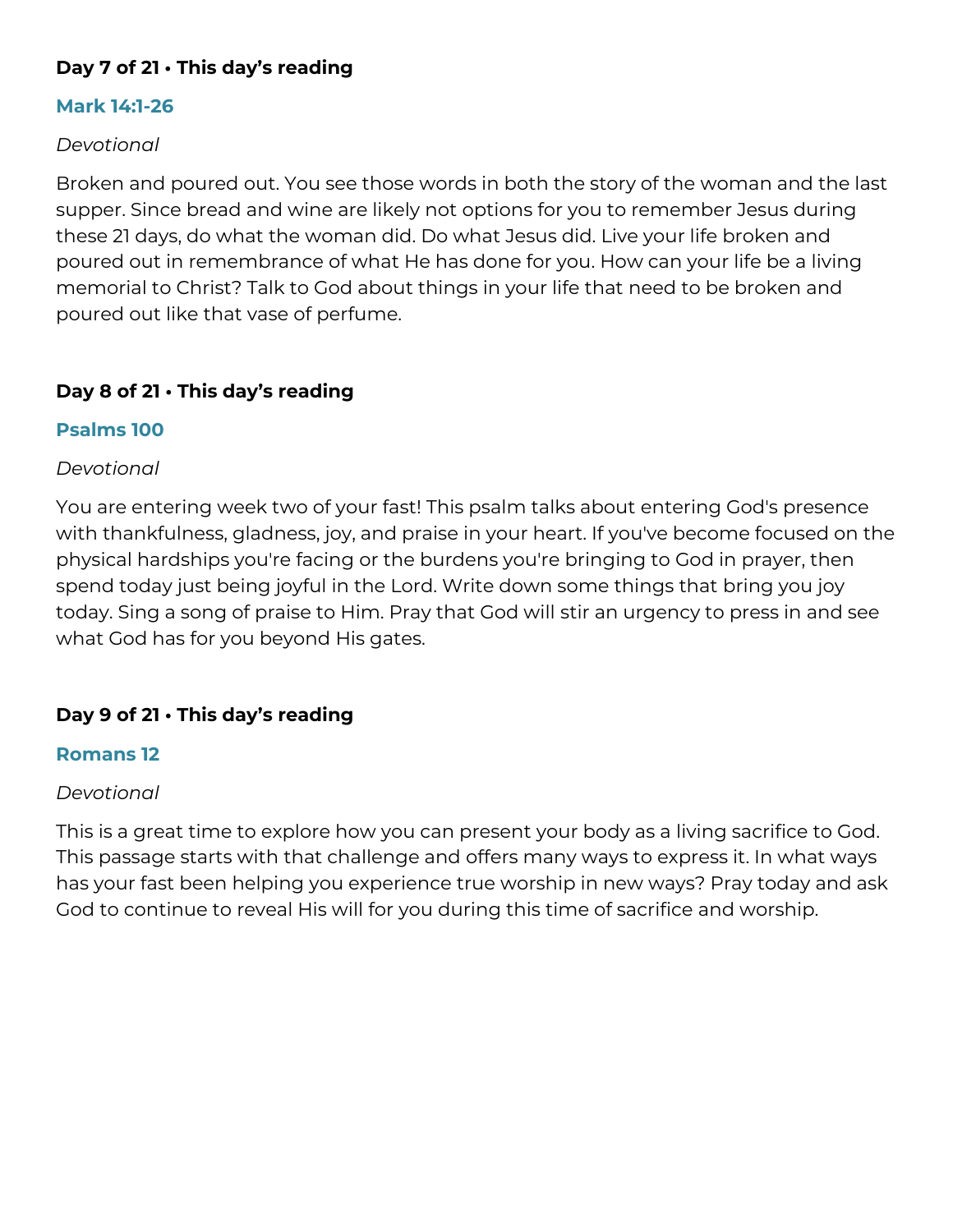# **Day 10 of 21 • This day's reading**

## **Luke 4**

## *Devotional*

Forty days of nothing? Not hardly. Even though Jesus fasted for forty days, He clearly came out stronger than ever based on the events following it. How is your fast strengthening you? Do you feel like you're floundering? Maybe you're not experiencing the outcomes you expected. Ask God to lead you into the same kind of preparation, power, and purpose that Jesus gained from His time of fasting.

# **Day 11 of 21 • This day's reading**

## **James 1**

#### *Devotional*

This chapter has many convicting challenges--one being for you to match your faith with action. Don't just contemplate God's Word--do what it says. You are now beginning the second half of your fast.

Reflect on whether your fast would be characterized more by listening or doing. Ask God for wisdom about where He wants to lead you during this second half of your fast.

# **Day 12 of 21 • This day's reading**

# **2 Corinthians 1**

# *Devotional*

Food is a source of comfort for many. Reflect on how much your thoughts have been overtaken with craving certain foods, missing the things you're fasting from, or even how much weight you could lose. Is it often? If it were alcohol or a harmful drug, would you consider yourself addicted if you were this consumed with your desire for them? For many, this fast can begin an awareness of a harmful place food may have in your life. It can reveal an addiction. Pray that the God of compassion and all comfort will become your primary source of comfort. Ask Him to use this experience with suffering to remove anything in your life that has taken the Holy Spirit's place as your Comforter.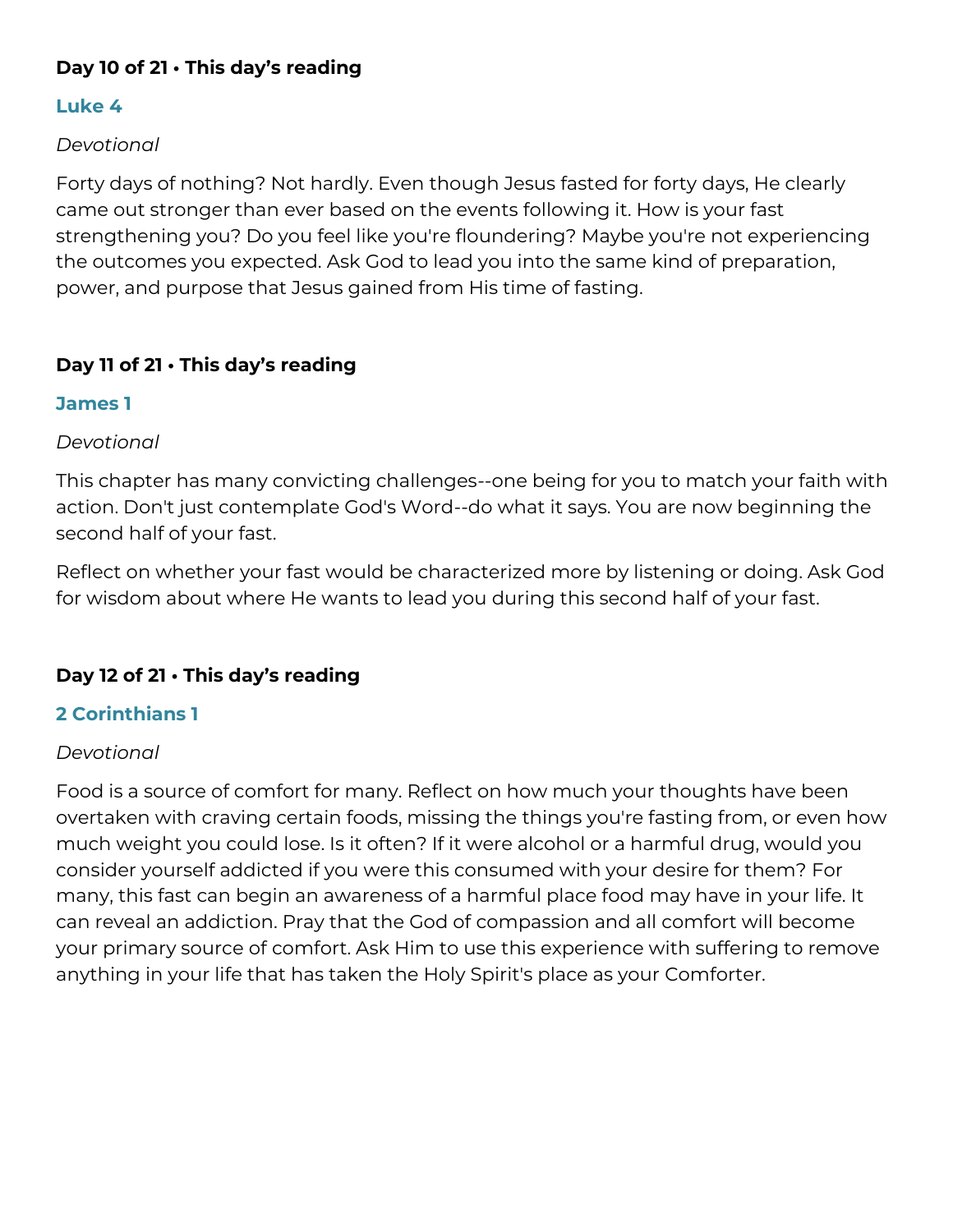# **Day 13 of 21 • This day's reading**

## **1 Peter 2**

#### *Devotional*

You are chosen, holy, set apart, a royal priest--you are a child of God. You may be in need of an anchor right now. Set Christ as your cornerstone today. Write down the ways He has brought you from darkness into light. Spend time in prayer today thanking God for beginning a work in you with His Son set as the foundation for Him to build upon.

#### **Day 14 of 21 • This day's reading**

#### **Matthew 5:1-14**

#### *Devotional*

Blessed are those who hunger... If you can relate to that, spend time meditating on this passage called the Beatitudes or Blessings. Make a point today to count your blessings. Keep a journal with you all day to write down the blessings that God brings to your mind. Pray to thank Him for the blessings, even the ones that come as a result of enduring hardships or trials.

# **Day 15 of 21 • This day's reading**

#### **Psalms 51**

#### *Devotional*

You're starting the third and final week of your fast. If you're fasting with a group, take time to reflect together and celebrate what God has begun. If you've been fasting alone, be sure to write down your experiences. Even though you may feel like you're in a groove now, for many this final week will be harder than the others. Ask God to search you and begin to shine a light on all the dark corners of your heart. Ask Him to use this last week to refine you and cleanse you.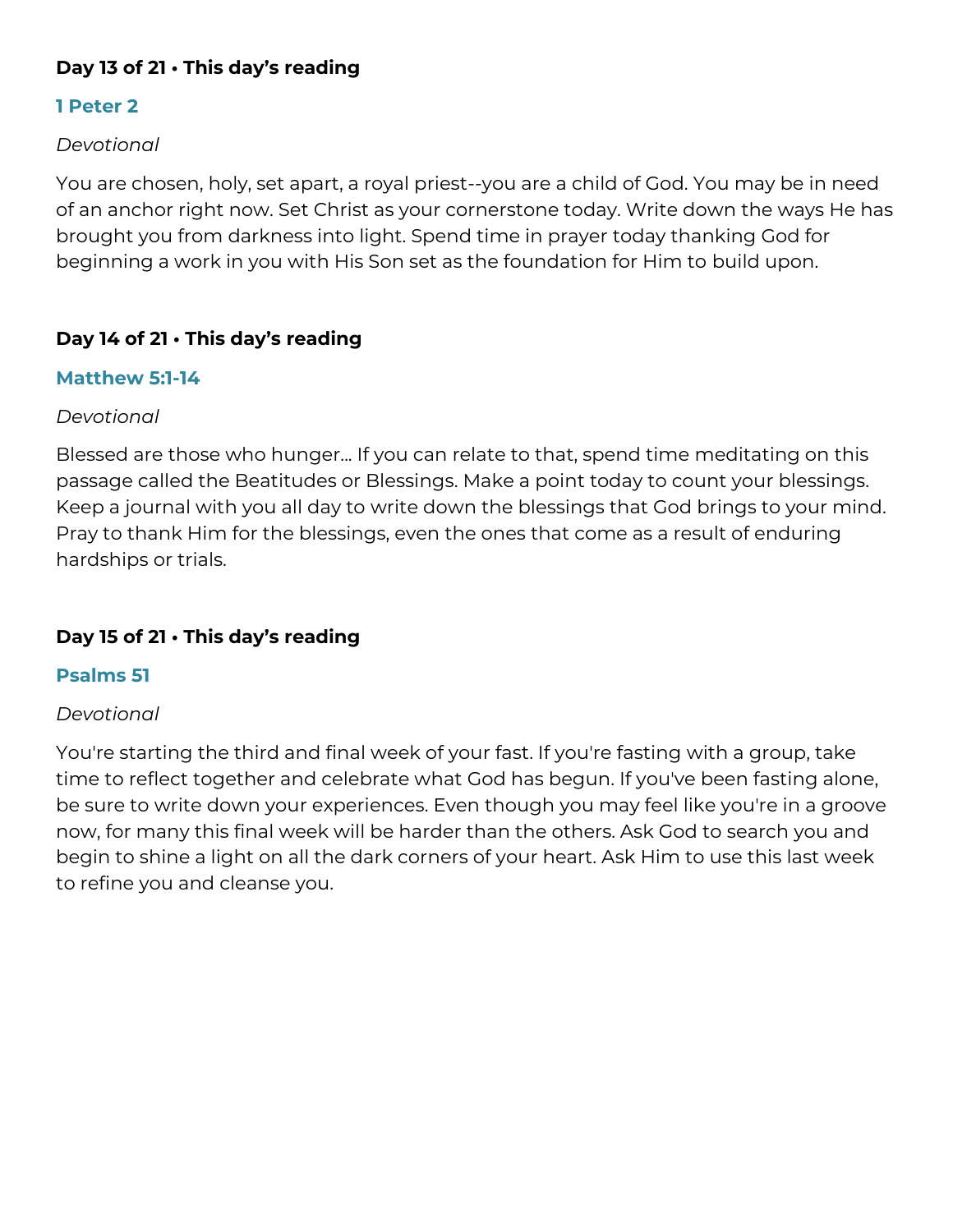# **Day 16 of 21 • This day's reading**

# **Psalms 27**

## *Devotional*

The title of today's reading is A Psalm of Fearless Trust in God. It talks about seeking one thing. During this time of seeking, it's easy to focus on seeking things from God instead of just seeking God--to seek His hand and not His face. Think of the difference between approaching a king to kiss his hand and approaching a loving father to kiss his face.

God is both our King and Father. He is capable of meeting your needs and answering your prayers. But He also loves you more deeply than

you can ever know. When you seek His face, you end up in a much closer posture to Him. Pray today that you will seek God's face and get closer to Him than you ever have before.

# **Day 17 of 21 • This day's reading**

## **Daniel 3**

## *Devotional*

This is one of the most dazzling stories in the Bible. You can surely relate to the situation these three young men faced--when facts fly in the face of truth. The facts were that they had broken the law, the punishment was death, Nebuchadnezzar was the most powerful man in the world, the fire was hot enough to kill a nearby guard, there were plenty more guards to throw them in, and they were either going to bow or burn. Period. But the truth opposed those facts, and truth was what the three men stood upon. The truth was that either their God was going to deliver them, or they would willingly die in His service.

The truth is that the Son of God walked with them through the flames. What facts are you facing that defy God's truth? Take the facts to God in prayer today and believe with boldness that your God will be with you in the fire.

# **Day 18 of 21 • This day's reading**

#### **Joel 2:12-32**

#### *Devotional*

Tear your hearts instead. You can finish strong by making sure you are weeping and mourning and tearing your heart open wide to allow God's power and presence to sweep across the landscape of your life. Tell God today that you are baring your heart before His mercy, compassion, and unfailing love. Ask Him to give you the courage to join His advancing army. Ask Him to open your eyes to dreams and visions.